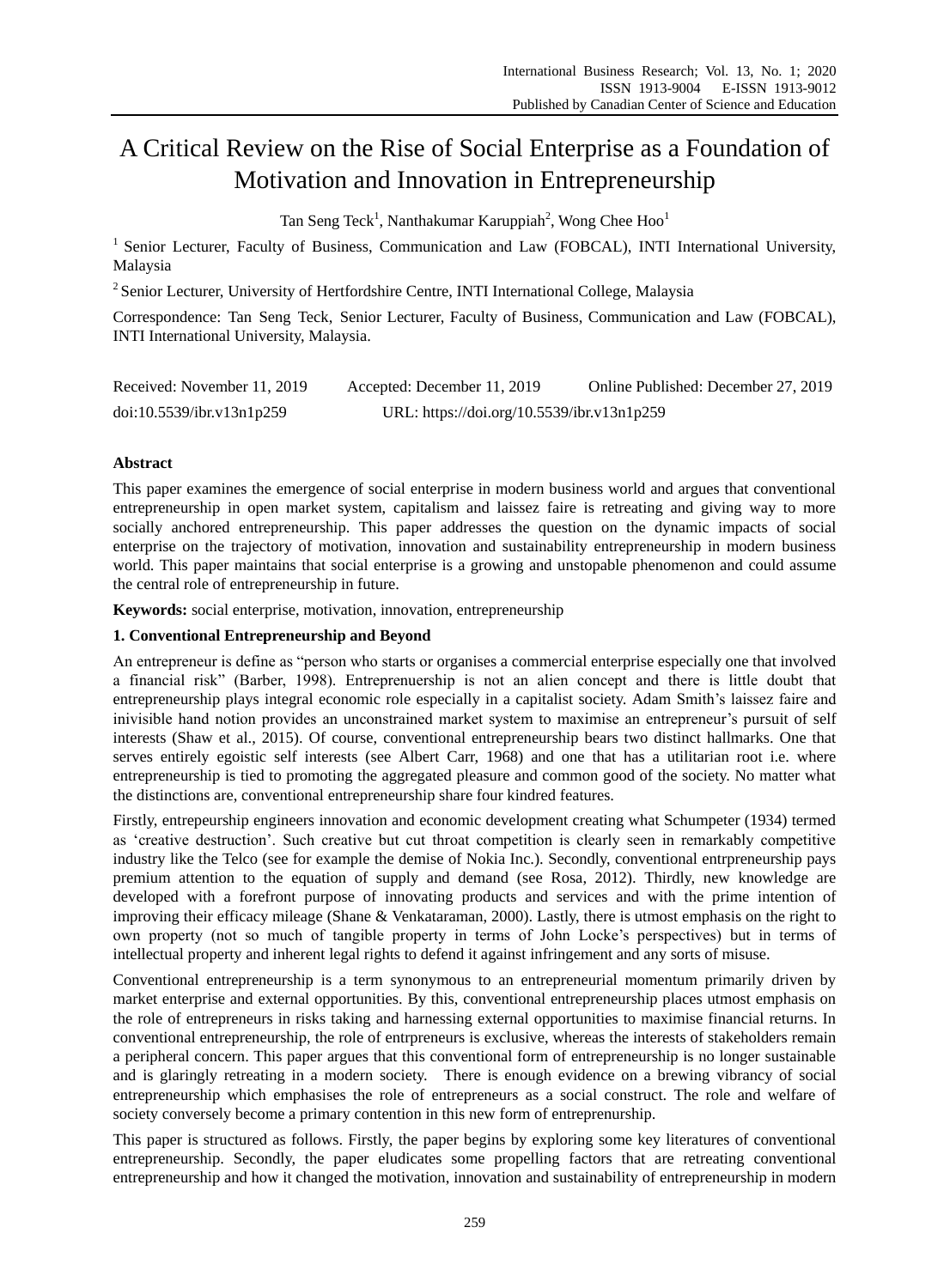economy. Finally but interestingly, to explore what the repercussions would be if an entrepreneur strays from its CSR accountability. The paper will explore these details in sequence below.

## **2. Entrepreneurship and Social Enterpreneruship - A Literature Review**

Entrepreneurship is a well established term at least in its economic vibrancy as well as in academic research. Literatures and researches on entrepreneurship is quite plentiful. One popular way of looking at entrepreneurship is through the *inside out* approach. These literatures hold that entrepreneurship is predetermined by an individual"s disposition and characteristics of the entrepreneur itself. Literatures on this inside out approach reflect the significant role and personality of entrepreneurs in risks taking which of course differ according to individuals (Scott et al., 2012). A host of other literatures explore the internal motivations of entrepreneurship. Locke (2000) for example advocates that the urge to be independent and free from control of others are the main proponents of entrepreneruship. This research is aligned with another study where the desire to attain financial freedom was a primary impetus for a rising trend of female entrepreneurs in Croatia (Hisrich, 1985).

Earlier researches on entrepreneurship however, are focused on individual traits, personality and characteristics (see Copper & Dunkelberg, 1987, Lachman, 1980). Researches in this early era includes studying specific entrepreneurial characterics and one trait that was frequently studied is risk taking (Kilby, 1971). Palmer (1972) also proliferated that risks assessment and the willingness to undertake risks appear to be the primary motivation for entrepreneruship. This research is affirmed elsewhere (Sexton & Bowman, 1986) that there is higher propensity for entrepreneurs to take risks as compared to the general population. However, researchers shared diverse opinion on the role of risks taking in entrepreneurship. Brokhaus (1980) for example asserted that there are no important differences between risks taking behaviours between entrepreneurs and those who are not.

Other researchers and "gurus" in entrepreneurship argued that innovation is what sets entrepreneurs apart from the general public. Schumpeter's theory of entreprenuerial innovation brewed a major debate that entrepreneurs' endeavour for innovation was the key propulsion for the rise of entrepreneruship. Innovation has been classified as the functional characteristic of entrepreneurship (McClelland, 1961; Hornaday & Aboud, 1971; Timmons, 1978). By this, innovation plays a condition precedent for sustainable entrepreneurship as well empowering the ability of entrepreneurs to generate constant wealth (Drucker, 1985). This argument was further perpetuated by Carland, Hoy, Boulton and Carland (1984) where they argued that innovation is a key factor that distinguished between a business person and an entrpreneur. Whilst many exemplified the role of innovation in entrepreneurship, others argued that innovation alone cannot explain the true essence of entrepreneurship (Hornaday,1992).

Perhaps one of the most studied characteristics of entrepreneurs is the need for achievement. Studies have postulated positive correlation between the need of achievement and the success of an entrepreneur (Hornaday & Bunker, 1970; DeCarlo & Lyons 1979). However, other studies (Borland, 1974; Hull et al., 1980) showed that the need for achievement must be matched by other conducive business environment.

The most common approach in understanding entrepreneurship involves an outside in approach in evaluating the opportunities and propositions in the market system. Kaufmann and Dant (2008) argue that entrepreneurship is flanked by external opportunities that are presented in the open system whilst Venkataraman (1997) perceives that entrepreneurs are keen opportunists that thrive on evolving business conditions (see also McClelland et al., 1958). All these literatures present an overwhelming point that entrepreneurs are heavily molded by external influences and the market circumstances presented (See aslo Timmons, 1994).

Of course, many other writings supported this argument. For example, Frese and De Kruif (2010) argue that deploring economic conditions in developing and undeveloped countries spike the increase in entrepreneurship activities. The need to live and survive are the main impetus for enterpreneurship, challenging private individuals and firms alike to attempt new markets, products or a combination of both. Tellegen (2011) takes this further and found that population growth and changes in economy have forwarded opportunities and fuelled the advents of entrepreneurship. For example, in this study, Tellegen argued that the rise of population led to increased demands and unmet needs. But of course, there are other factors that could have fuelled increasing entrepreneurship. For instance, dwindling economic conditions could cascade a rise in entrepreneurship activities, but this is different from the case of increased population. In meeting the declining economic conditions, the rise of entrpreneurship is matched by cut throat competition, price war and sends entrepreneurs into a spiral downturn. This study correctly categorised the external exigencies of entrepreneurship as one of a "necessity" and "opportunity". Whilst the later provides a bright outlook of opportunity for handsome profit, entrepreneurship by necessity presents a cut thorat and red ocean competition amongst the already crowded rivalries (Peter et al., 2012).

But even these lietratures are losing appeal. Individualistic entrepreneurial features are no longer a prime area of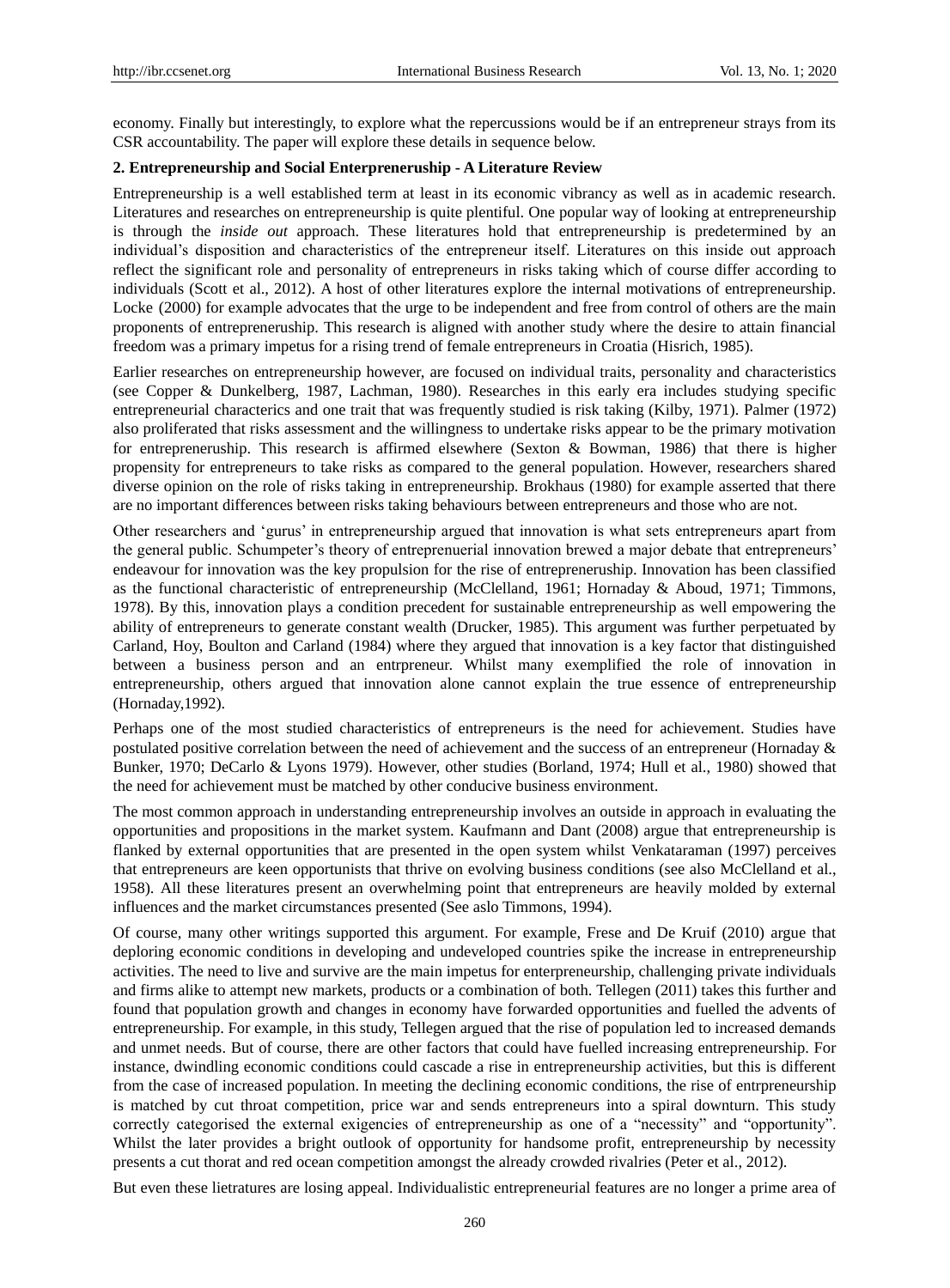research. It lacks consistent and measurable outcome since everyone bears a distinctive appeal and culture. Measurement and consistent research is problematic and little consistencies appeared throughout the literatures that transpire (John, 2011). Instead, there are exalting volumes of writings on the rise of ethics as the underlying foundation of entrepreneurship. A newer breed of entrepreneurs, one where the goodwill and intention of entrepreneurship is steered by ethical consideration. Many termed this as social entreprenurship (Ana & Mclean, 2015, see also Dees, 1998). Indeed, the study of social entrepreneurship has taken primary place in premier business schools and many textbooks wrote on this. Social entrepreneurship is a emerging breed of entrepreneurs that drive entrepreneurship and business to benefit within the community it operates. A business model that required entrepreneurs to rethink the human values and interests of the stakeholders.

For Mort et al (2003), social entrepreneurship perceives entrepreneurship as a "multidimensional construct" fabricated by intersections of multiple demands of relevant stakeholders. What this means is exactly that social entrpreneurship pays premium attention not only to the external exigencies and opportunities but to also balance the need to fulfil the human values and stakeholders" demands while maintaining business goals and visions. There are numerous examples that exmplify the rise of social entrepreneurship. Consider for example, the case of Gramen Bank in Bangladesh. The Bank was founded by Muhamad Yunus, an economic professor who saw the discrimination of conventional banking systems against the poorer community especially those in the agricultural industry. Yunus saw unrevealed potentials among the poorer community which most conventional banks would properly classify them as high risks group. Yunus established the bank with the sole purpose of furnishing financial assistance to lower rung populations that fell below certain treshold in income. In return, the borrowers were accountable to how they spent the money and were required to attend short courses to improve their understanding on how the money could have been better spent. The bank structure has since then inspired more establishments of this sort globally and currently reaching 17 million borrowers globally (Ana & Mclean, 2015).

The impacts of social entrepreneurship is far reaching. It changes the trajectory of entrepreneurship from being self-centred to one that is deconstructed to fulfil social elements. It refocuses business where greater attention must be paid to fulfil corporate citizenship and the social charter. Social enterprise has taken the form and largely encroached into adjacent literatures and writings on CSR. The decision making powers and the creativity of entrepreneurs are now bechmarked against the need to fulfil the social citizenship. Entrpreneurs must maintain a socially favourable business environment and an entrepreneur's decision making powers are now diluted and benchmarked against the requirement to fulfil social needs (Rakesh et al., 2013). Entrepreneurs are obliged to implement socially desirable business policies one that underscored a firm"s corporate citizenship and one that included a broad spectrum of obligations a firm owed to the society including fulfilling altruistic philanthropic obligations. These uprising pressure on social entrepreneurship is perhaps brought about by high profile incidences such as the Bhopal disaster and the Deep Water Horizon accident. The next section of this paper will explore how social entreprise and CSR has changed the trajectory of motivation, innovation and sustaining entrepreneurship in modern business.

## **3. Social Enterprise, Changing the Trajectory of Entrepreneurship Motivation**

There lies a very interesting question. How has social entrepreneurship (if at all) changed the overall trajectory of entrepreneurship? For the purpose of this paper, it is argued that social entrepreneurship deeply alters entrepreneurship at three levels that is (1) the motivation of entrepreneurship, (2) the innovativeness of entrepreneurship and (3) the sustainability of entrepreneurship. This is summarised in **Diagram 1** below:

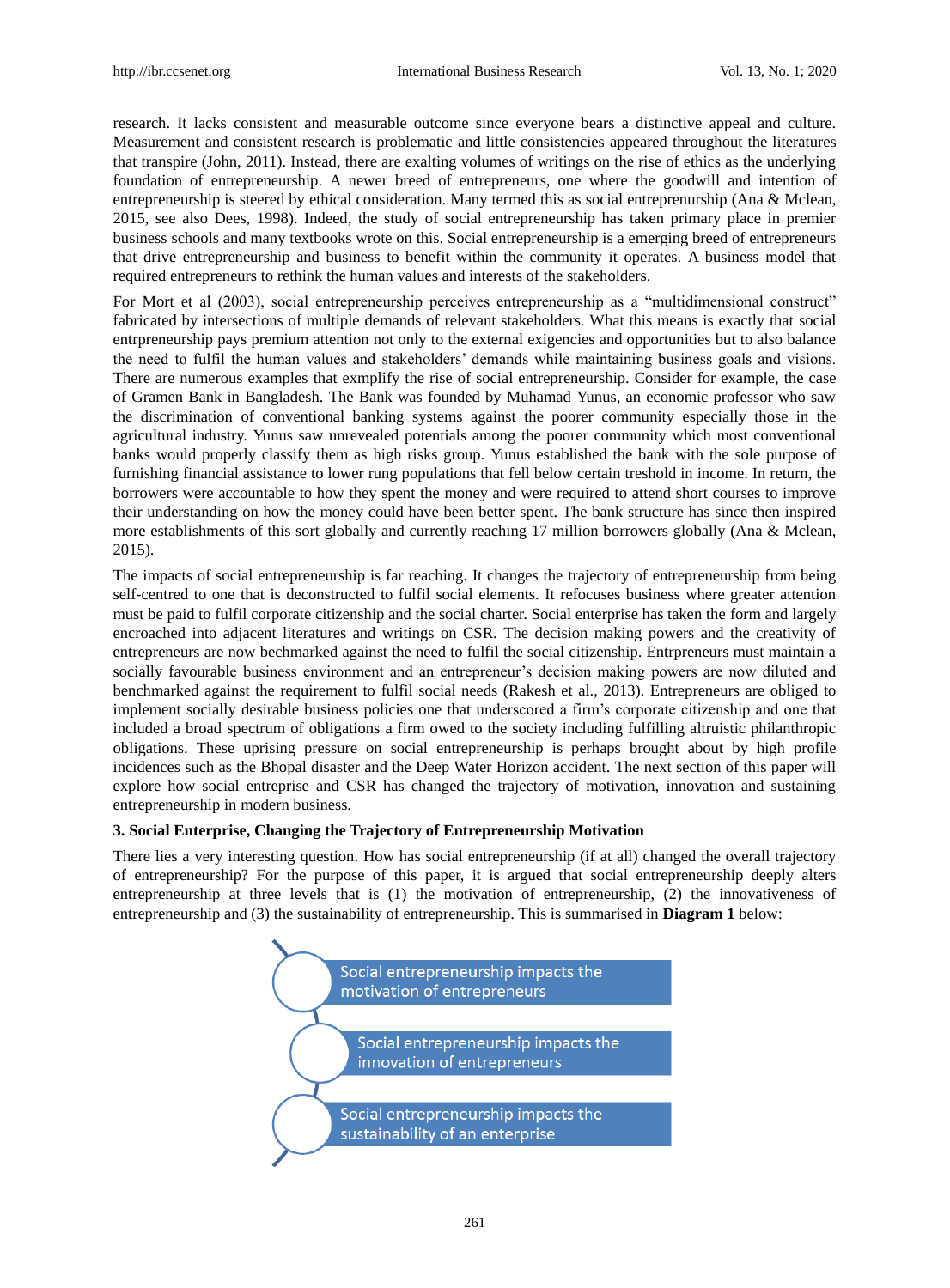#### **4. Social Entrepreneurship and Motivation of Entrepreneurs**

The motivation of an entrepreneur is of course often intangible. It relates to a "state of mind", dominated by individual characteristics like creativity, the need for achievement and even greed. Motivation for entrepreneurship provides the "soul" of a corporation fueled either by external push factors or intrinsic pull factors of an individual entrepreneur. However, entrepreneurial motivation is not always abstract and in many cases clearly codified. For instance, the annual report (especially the forward by the Chief Executive Officer) and the slogan of a company often poject a non-conscious discourse of the firm"s entrepreneurial motivations. For example, Honda"s iconic slogan, "The Power of Dreams" drive the firms" innovative automotive designs since 1948. Steve Job"s famous phrase "Stay Hungry Stay Foolish" remarks Apple"s sensational quest for product and market superiority.

It is common that entrepreneurial motivations are fueled by commercial reasonings which underpin the value of a company. Most businesses are profit driven and their aim is to sustain competitive advantage within the market. So it begs the question how if at all the concept of social enterprise if at all change the trajectory of commercial intentions and motivations of entrepreneurs?

Indeed, social entrepreneurship plays an integral role in *shaping* and at times *reshaping* entrepreneurial motivation. It lays a foundation in which corporations must and should stay within the moral ambits of business. Social enterprise diminishes the tendency of corporations to venture far beyond acceptable moral norms. Social enterprise in this sense sets a limiting boundary on the and safeguards the moral parameters of corporate venture.

Let's assume that the society demands entrepreneurs to be ethical and exhibit a minimum content of morality. Let's also assume that the entrepreneur has breached this minimum content by enterprising a new business idea that was detrimental to the society. A backlash will ensue. A backlash caused by social-legal discontent leading to a retaliation aimed at the immoral enterprise. This backlash may be forceful enough to change the trajectory of the primary motivation in the business firm, unrooting the underlying foundation of its enterpreneurial motivation.

Consider the case of Shell"s mismanagement of the Brent Oil Spar storage buoy saga in the Atlantic to strengthen this point. The saga led to furious backlash from the public and caused massive drop in share prices and distorted Shell"s brand image. Post the saga, Shell"s Annual Report described some interesting sub-conscious reactions towards the socio backlash. The report wrote (reproduced verbatim here indented):

We believe that we acted honourably in both cases. But that is not enough. Clearly, the conviction that you are doing things right is not the same as getting them right. For us at least, this has been a *very salutary* lesson. We were ready to *learn from experiences*, *however painful*, because of a planned process of change begun in 1994. It represented the *most thorough and far reaching review* for over 30 years - *our Transformation*. Nothing *was sacrosanct and fundamentals were questioned*: *the structure*, *the way business is done*, the *quality of leadership*, *relationships with people and our vision of the future* (Shell Inc. Annual Report 1998). [Emphasis added]

Shell appeared deconstructed by the backlash that in turn triggered deeply rooted entrepreneurial mood. A change that revolutionised the deep structure of entrepreneurship within the organisation. The highlighted words and phrases in the above excerpt proved these salient points. For instance, Shell expressed deep remorse over the incident. The phrases "very salutary lesson" and "however painful" clearly connoted a punctuated outcome on Shell. Other phrases indicated that Shell experienced deeply rooted entrepreneurial changes. These phrases, "most thorough far reaching-our transformation" where "fundamentals were questioned, including the "structure", "way business is done", "quality of relationships" and even Shell"s "vision for the future" vindicated those rooted entrepreneurial changes in Shell. Shell has since then pledged to make environmental protection a priori objective within the organisation, a momentum that pays respect to social entrepreneurship.

One can also wirness such repercussions again in the recent Volkswagen (VW) Diesel Dupe. VW suffered a staggering  $\epsilon$ 1.7-billion-dollar losses due to recalls. Approximately 11 million owners are affected by the scandal. Also, VW case portrays a precise illustration on how SE may reset the entrepreneurial value of firm and henceforth transforming it henceforth. VW entrepreneurial corruption was met by legal and social repercussions including a USD 4 billion legal suit. VW"s Annual Report 2016 clearly explores the changing trajectory of entreprenurial motivation in the firm post the scandal. For this reason again the excerpt of the VW 2016 Annual Report is provided verbatim here indented. These two excerpts interestingly portrayed a changed entrepreneurial motivation trajectory.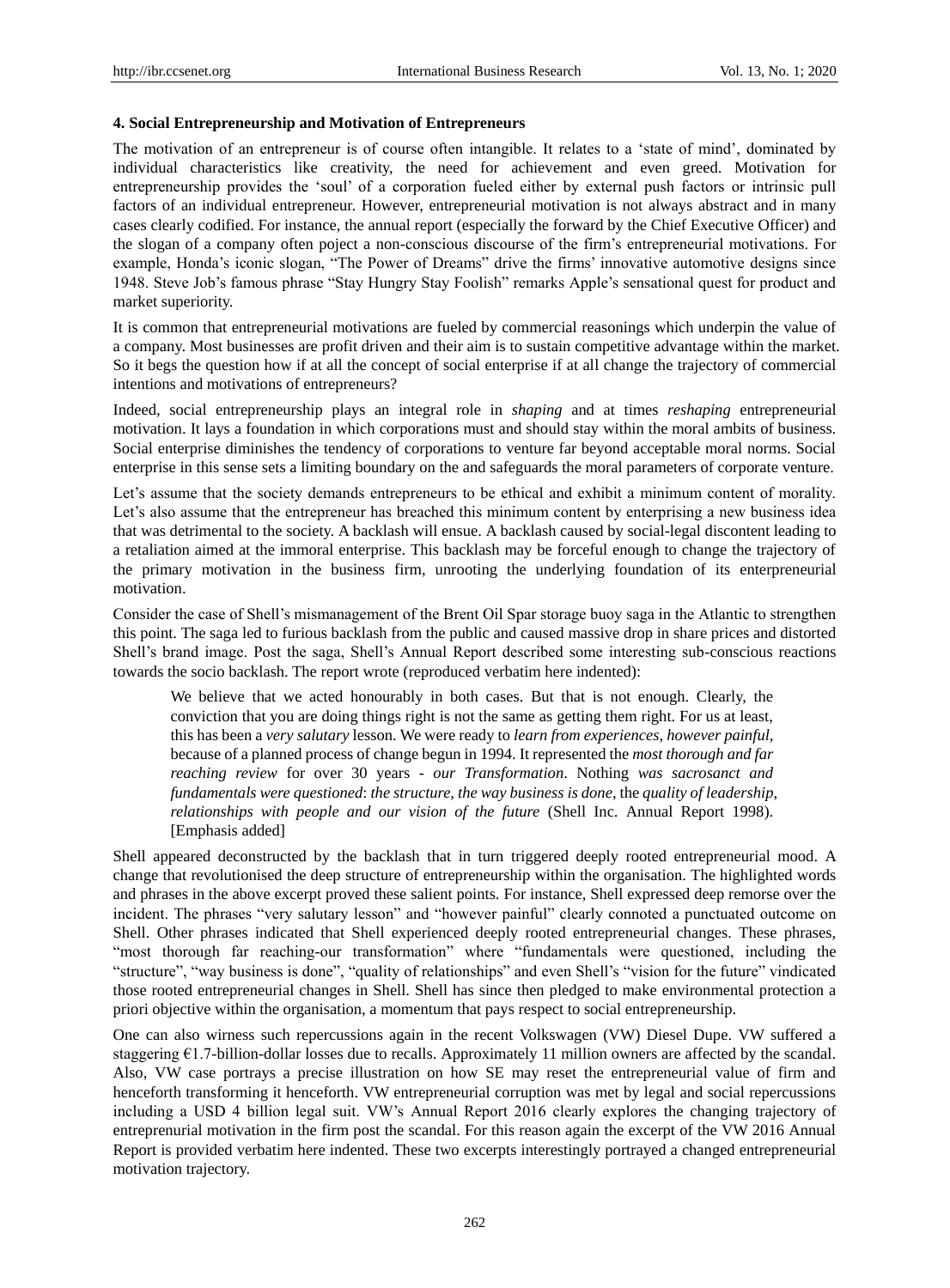We *deeply* regret the behavior that gave rise to the diesel crisis. Such misconduct runs contrary to *all the values* that Volkswagen stands for" (VW Annual Report 2016 pp. 27) …….. This makes it all the more essential for us to establish a solid framework of values, in the form of our renewed commitment to sustainable, responsible business practices (VW Annual Report 2016 pp. 8) [Emphasis added].

It is clear that VW suffered tremendous backlash from this incident. The excerpts above clearly showed a changed entrepreneurial motivation and trajectory. VW recognises the breach of social enterprise runs contrary to all social values and now that VW pledged a renewed commitment to a refreshing start, a clear change in the trajectory of entrepreneurial motivation from purely commercial foundation to one that instils a foundation of moral values.

#### **5. Social Entrepreneurship and Innovation of an Enterprise**

The second question is how do social entrepreneurship change alter the innovative enterprise? Entrepreneurs thrive on innovation and creativity. But the question is whether there is a limit on what entrepreneurs can innovate? How do social enterprise present a moral barometer in the innovative values of a company? Can entrepreneurs innovate as they want or are their creativity bound by some social values? It is argued that social entreprise require firms to innovate within the boundaries of some moral values and bound to benefit the social construct. It is fair to say that firms cannot engage in free hand innovation but must carefully design their innovation to fit the moral requirements of the society. What happens if an innovation breach the implied social value and morality? What repercussions could ensue?

There is no deficit literatures on this, and evidences are plentiful that innovation are now increasingly benchmarked against social values. Many have demanded precautionary measures against unethical innovation and creativity that set back human values. For example, the UNESCO"s World Commission on the Ethics of Scientific Knowledge and Technology (COMEST) argues that actions must be taken against innovations that destroy or at least diminishes the sense of human values (COMEST, 2005, p.12). Supervision on entrepreneurial innovation is a controversial concern as it opens wide the encroachment of government and trespasses freedom and liberty a hallmark of capitalism and democracy (Thierer, 2004). However, the supervision of entreprenurial innovation is a necessary evil. Of course, innovation leads to improvement in society. But it also leads to introduction of hazardous products and services, both that can be detrimental to moral values of the society which is aimed for. Genetically modified and engineered products (GME) are excellent examples unethical entrepreneurship. Nevertheless, products that create moral devaluation is more disturbing.

For example, the advents of smartphones that delimited cognitive development amongst children is a precise example (Stilgoe, 2013). Telco is an interesting example calling for continuum of discovering new technologies and creating fresh demands instead of fulfiling existing ones (Gilbert, 1994). Telco"s were truly engrossed in producing disruptive technologies with the main intention of capturing market share as well as knocking the opponents out. Ambitious entrepreneurs are in constant quest for such descruptive innovations that are able to revamp the industrial structure. Steve Jobs fits such entrepreneurial spirit and he constantly stressed that innovation ought to produce leaping bounds and one that explodes revolutionary changes in an industry (Goodell, 1994). This paper does not question the necessity of innovations but it challenges the fact that unsupervised "permissionless innovation" may be detrimental to a society (Walter & David, 2015).

This paper stresses that there is increasing need to inject social expectations against such innovative momentums, one that closely monitor if such innovations fit the description of a social enterprise. The recent complexity in introducing Iphone 8 is a clear example of over zealous innovation. Many quarters have remarked that Iphone 8 was an unnecessary invention with less improvements over the previous model and as usual sold at a premium price. It was argued that the brief introduction of Iphone 8 coupled with the abrupt revelation of Iphone X was unethical and misleads the consumers into unnecessary purchase and expenditure (Spence, 2017). Thus social enterprise provides another form of safeguards and moral limitations on innovation. Social moral values provide an intrinsic limitation on the extent of innovation within a business firm. Innovations that mark beyond expected social norms will be resisted or rejected. Therefore business firms are not permitted to innovate as they wish but are unconsiusly bound by moral limitations exerted by stakeholders. This notion is summed up in **Diagram 2** below: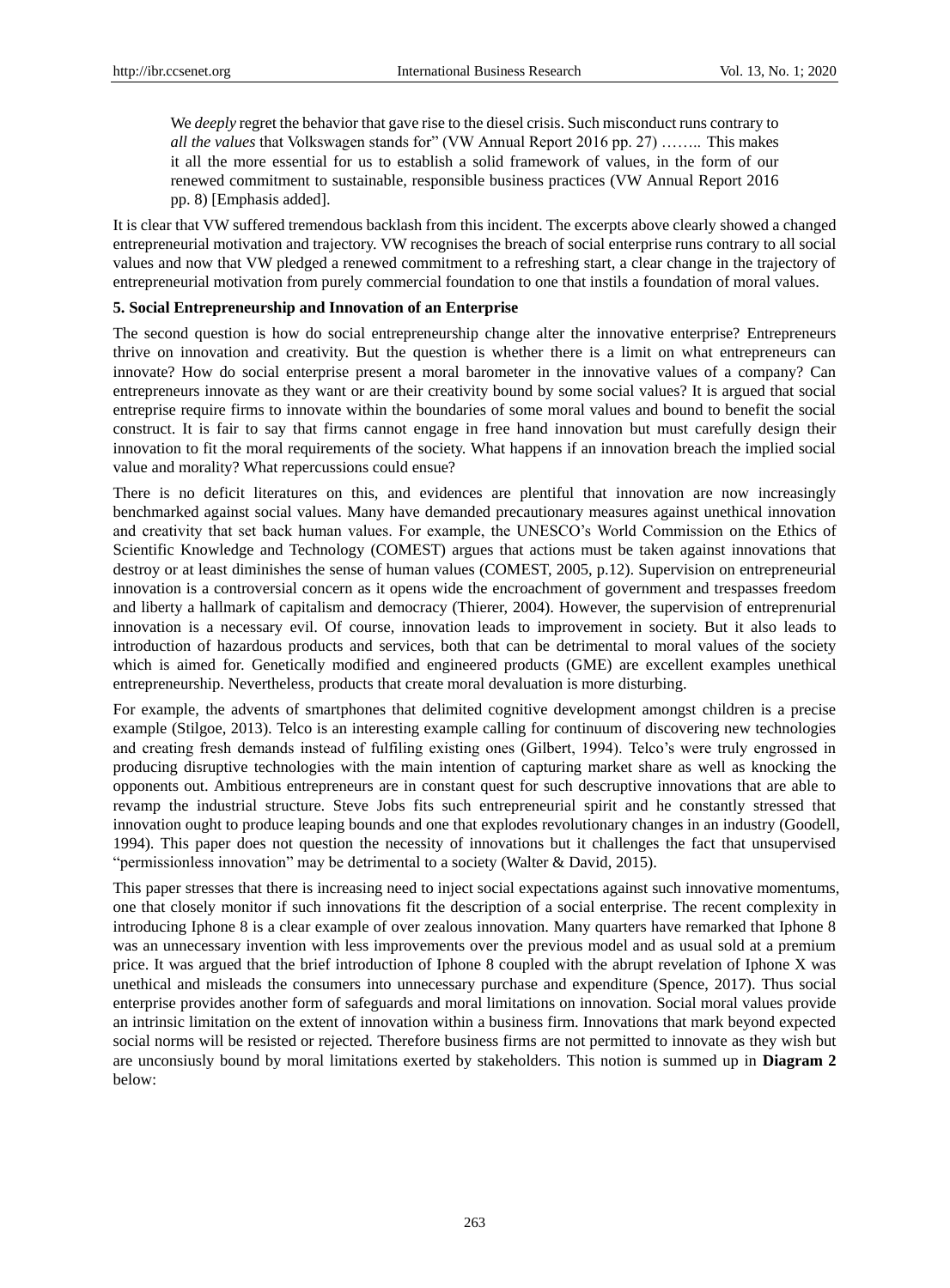

#### **6. Social Enterprise and Sustainability of Entrepreneurship**

The paper has so far explored the strong influence of social entrepreneurship on the motivation and innovation of entrepreneurship. This section of the paper now addresses the third and perhaps the most difficult question. How has social entrepreneurship change the way in which entrepreneurship is sustained? Logically, an entrepreneur defends its market by way of increasing competitive advantage by creating an edge over its competitors. A typical entrepreneur focuses and invests energy into adding values to products that are perceived valuable to the consumers. Also, a typical entrepreneur ensures that the business attains a compettive advantage over its competitors.

However, this paper argues that social entrepreneurship revamps how an entrepreneur defends and sustains its entrepreneurship. Social enterprise requires an enterpreneur to relook into how the business entity can integrate CSR within its business so that they could fulfil the social charter. Connecting social enterprise and CSR is very enlightening idea (Seelos & Mair, 2004). Instead of looking at the compettive side of corporations, business firms should begin to smartly use social enterprise as a source of competitive advantage thus strengthening the sustainability of the firm.

Porter and Kramer's shared value model (2009) is a good illustration on how entrepreneurs could sustain their businesses through an integrated social entrepreneurship and CSR model. Porter argues that the shared value model revitalises entrepreneurship in that it draws closer alliance between the corperations and the society and that the choices an entrepreneur makes should generate reciprocal advantages. Porter maintains that entrepreneurs should defend their business activities through active integration of CSR within their business primary and secondary value chain. Businesses should not be defended solely on increasing market shares but considerable attention paid to developing outside in and inside out alliances within the value chain in the business framework.

Consider Starbucks ethical café practises. Starbucks takes pride in developing long time relationship with the coffee farmers in Cambodia, Vietnam and Venequela where these poor coffee farmers are constantly exploited for their produce. Starbuck"s commitment to develop relationship includes providing financial aids to develop schools, hospitals and ensuring the welfare of the coffee farmers. They also ensures that the coffee is purchased at a rate that is higher than what the competitors offer. Starbucks commitment to their suppliers is an excellent example of social entrepreneurship and an integration of ethics in defending the firm"s business position. As a result of this endeavour, Starbucks gained loyalty from the suppliers who ensure that Starbucks attain the best harvest of the beans as well as a constant and uninterrupted supply of products at a fairly constant price (Tan & Gilbert, 2012, see also Rakesh et al., 2013).

Porter's integrated model not only benefits the firm it also generate benefits to the society in which it has place of business (Lantos, 2001). Porter"s model provides a reciprocal benefit to the community and fulfils the values of social enterprise. Various reports have affirmed the benefits of social entrepreneurship approach in sustainable entrepreneurship. For example, Militaru and Ionescu (2007) showed that a social approach to entrepreneurship have trippled the alliance between corporations and society in Lebanon and Romania leading to mutual reciprocity between the two entities. Porter"s shared value model is an excellent example of social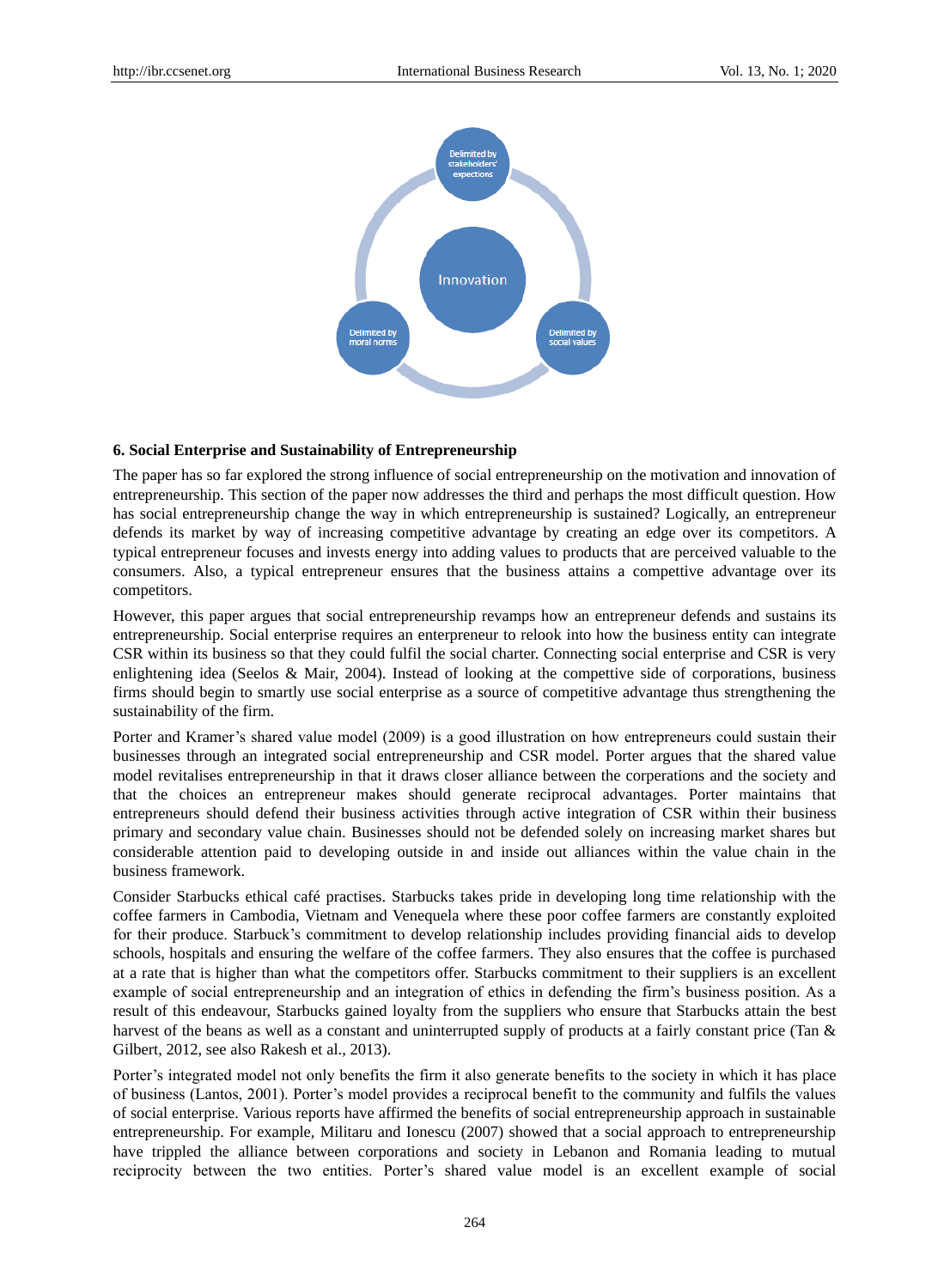entrepreneurship in sustainable business. It is an invaluable model that puts social entrepreneurship in context.

The foregoing arguments clearly explored the impact of social entrepreneurship on the trajectory of entrepreneurship. It will be recalled here again that social entrepreneurship alters the trajectory of entrepreneurship in three levels. Firstly, social entrepreneruship can alter the motivation of entrepreneurship and the vision and mission of a business firm. Social entrepreneurship dictates that an entrepreneur has to abide to minimum standards of morality. Breaching the minimal standard would ensue socio-political repercussions that in turn alter the trajectory of the entrepreneurial motivation from purely commercial consideration to a moral blend. Secondly, social entrepreneurship has significant impacts on innovation. Social entrepreneurship supervises the "permissionless innovation" and insert moral values and considerations in innovation. Entrepreneurs are prohibited to innovate products and services that destroy and diminishes moral values but are conversely required to inject moral values in their innovations. Lastly, social entrepreneurship plays a vital role on how entrepreneurs should defend and sustain its entrepreneurship. Instead of defending them from a conventional strategic point, social entrepreneurship requires entrepreneurs to consider generating long term alliances with its value chain to generate a long term synergistic impact. Starbucks and Nestle are great examples in showcasing the values of social entrepreneurship in generating such long term impact in sustainable business.

#### **7. The Future of Social Enterprise as a Foundation of Motivation, Innovation in Entrepreneurship**

Social enterpreneurship is a justaposed concept. Business entrepreneurs have never liked this concept. It has never fitted well in conventional entrepreneurship. Enterprises are designed to make profit and not to fulfil social welfare. The powerful shareholder model still dictates the mainstream perception that entrepreneurs exist to maximise self interests and the interests of its shareholders. Of course, business and social welfare have always been a separate discourse. Friedman (1970) argued that corporations have no moral duty whatsoever to the society. According to him, the term social responsibility lacks rigor because business corporations are artificial persons and thus, they do not share moral responsibilities. The only responsibility a firm is to "maximise the interests of the shareholders". But it does not mean that firms have no duties at all. Firms have an inherent fiduciary duty to increase the shareholders" profits. An internally directed moral duty.

Despite significant evolution, social entrepreneurship have not changed much and is probably a superficial concept. This fundamentally raised the question on its true value in spawning entrepreneurial transformations in organisation (Higgins, 2010). Most literatures on CSR and social entrepreneurship were superficial and presented merely lip service, nothing more than window dressing. Social entrepreneurship and CSR movements reflected a management genre, one that closely resembled a stakeholder and crisis management. If this is so, then management based CSR integration models lack ethical core. It superficially led firms to pursue ethical positioning, an overlapping concept between virtue ethics and strategy management (Rakesh, et al, 2013). This prompted business firms to apply CSR in areas of practice deemed profitable for them, neglecting the rights and interests of marginalised groups that are often considered to be unessential stakeholders of the firm. Social entrepreneurship exercised in the form of CSR delimits the contributions a corporation can undertake and only those that present competitive opportunities for the firm.

There are other concerns. Social enterprise has instigated increasing encroachment of government jurisdiction in freedom to innovate. This is a worrying trend as this inteference is deemed dangerous because institutionalising responsible innovation would mean increasing regulations and increasing supervisory role of the government. This opens up wider context of possible corruption, abuse and delimits leap bound innovations. It deliberately kills entrepreneurship. Already, business firms and entrepreneurship are already increasingly bound by rigid rules of corporate governance.

There is no easy solution for this and it is envisaged that the dilemma between the need for social entrepreneurship versus the need to stay ahead of competition will continue. It is argued that Porter"s CSR model lacks a pure ethical approach to social enterpreneurship whilst a regulatory approach to innovation fuels the confrontation between capitalism and governance. What is clear however is that social enterpreneurship do have significant values in remaking entrepreneurship in modern society. Cases such as Shell and the recent Volkwagen Diesel Dupe are excellent examples that entrepreneurs that breach the minimalist value of social enterprise will face severe repercussions that will change the trajectory of entrepreneurial motivation, innovation and sustainability.

#### **References**

Albert, C. (1968). *Is Business Bluffing Ethical*. Harvard Business Review. Retrieved December 4, 2017, from <https://hbr.org/1968/01/is-business-bluffing-ethical>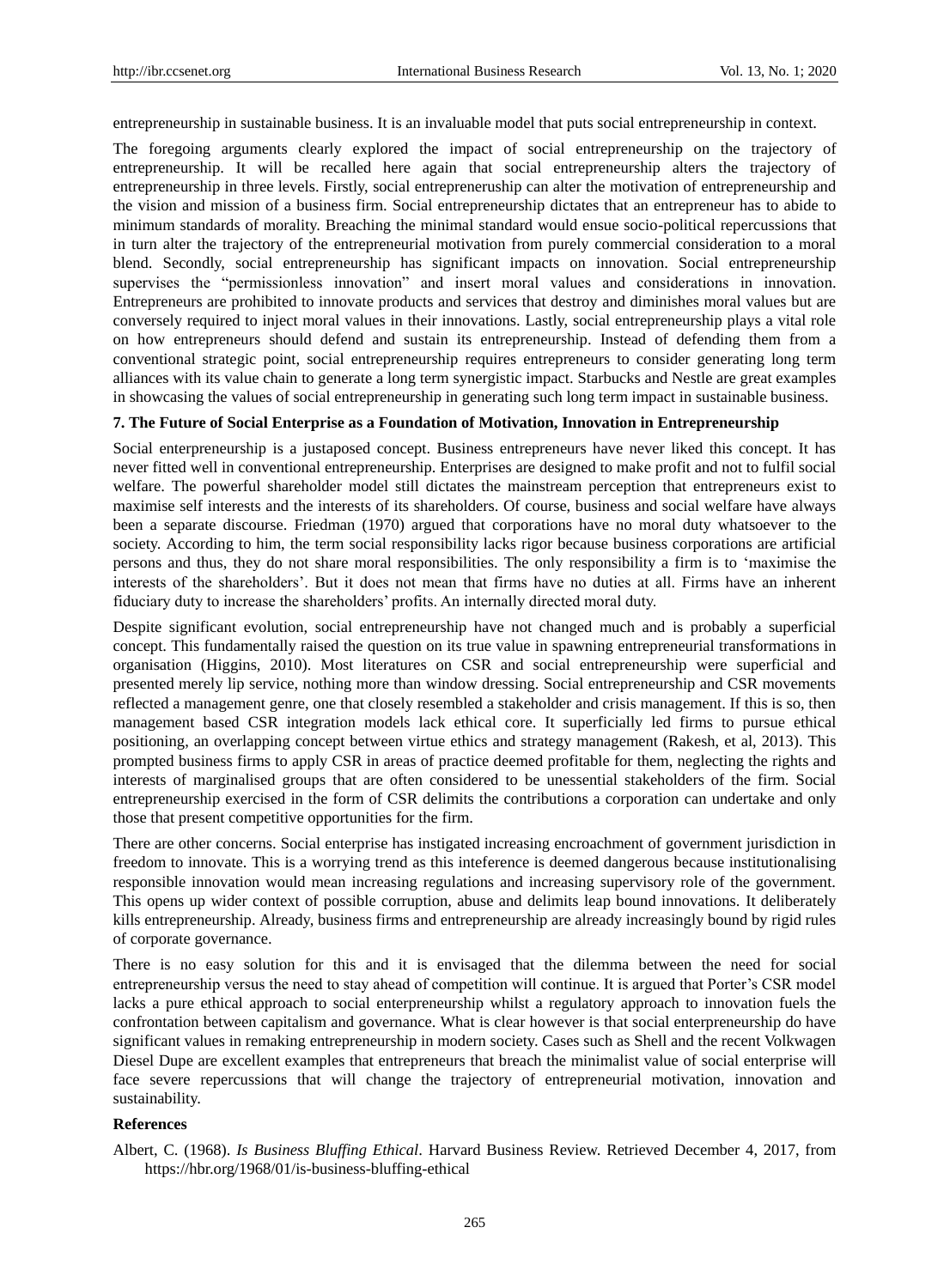- Ana, M. P., & Mclean, M. (2015). Social Enterprise, A Critical Review of Concepts. *Journal of World Business 41*, 56-65. https://doi.org/10.1016/j.jwb.2005.10.007
- Dee, J. G. (1998). *The Meaning of Social Entrepreneurship, Stamford University*. Draft Report for the Kauffman Center for Entrepreneurial Leadership.
- Ewans, S. (25th September, 2017). *iPhone X Kills iPhone 8 And Exposes Tim Cook's Risky Gamble.* Retrieved October 17, 2017, from https://www.forbes.com/sites/ewanspence/2017/09/25/apple-iphonex-iphone8-risk-gamble-danger-sales/#69 2fb8547531
- Frese, M., & de Kruif, M. (2010). Psychological success factors of entrepreneurship in Africa, a selective literature review. In Frese, M. (Ed.), *Success and Failure of Microbusiness Owners in Africa: A Psychological Approach.* London: Quorum Books as cited in Rosa, P. J., Kodithuwakku, S., & Balunywa, W. (2012). "Entrepreneurial Motivation in Developing Countries: What Does Necessity" and "Opportunity" Entrepreneurship Really Mean? *Frontiers of Entrepreneurship Research, 26*(20), Art 4.
- Gilbert, J. T. (1994). Choosing an innovation strategy: Theory and practise. *Business Horizons, 37*(6), 16. https://doi.org/10.1016/S0007-6813(05)80240-X
- Goodell. J, (1994, June). Steve Jobs in 1994: The Rolling Stone Interview. *Rolling Stone, 683,* 73-79.
- Higgins, C. (2010). Is a Responsive Business also a Responsible Business? *Journal of Business Systems, Governance and Ethics,* 5(3). https://doi.org/10.15209/jbsge.v5i3.186
- Hisrich, R. D. (1985). The woman entrepreneur in the United States and Puerto Rico: a comparative study. *Leadership and Organizational Development Journal, 5,* 3-8. https://doi.org/10.1108/eb053558
- Jeffrey, A. T. (1994). *New Venture Creation* (4th ed.). Irwin Press.
- John, S. (2011). Measuring Personality and Entrepreneurship. *Business Horizons, 2*(16).
- Kauffman & Dant. (2008). Innovating Responsibly. *Journal of Business Ethics, 3,* 56-76.
- Lantos, G. P. (2001). The Boundaries of Strategic Corporate Social Responsibility. *Journal of Social Science*, *17*(2), 45-53.
- Locke, E. A. (2000). Motivation, cognition and action: an analysis of studies of task goals and knowledge. *Applied Psychology: An International Review, 49,* 408-429. https://doi.org/10.1111/1464-0597.00023
- McClelland, D. C., Clark, R. A., Roby, T. B., & Atkinson, J. W. (1958). The effect of the need for achievement on thematic apperception as cited in Collins, C. J., Hanges, P. J., & Locke, E. A. (2004). The relationship of achievement motivation to entrepreneurial behavior: A meta-analysis. *Human Performance,17*(1), 95-117.
- Militaru, G., & Ionescu, S. (2007). Integrating Business and Society: The Link between CSR and Competitive Advantage. *U.P.B. Sci. Bull., Series D, 69*(2).
- Mort, G. S., Weerawardena, J., & Carnegie, K. (2003). Social entrepreneurship: Towards conceptualization. *International Journal of Non-Profit and Voluntary Sector Marketing, 8*(1), 76-89. https://doi.org/10.1002/nvsm.202
- Peter, J., Kodithuwakku, S., & Balunywa, W. (2012). Entrepreneurial Motivation in Developing Countries: What Does "Necessity" and "Opportunity" Entrepreneurship Really Mean? *Frontiers of Entrepreneurship Research, 26*(20).
- Peter, J. R., Malcolm, S., & Jennifer, L. (2012). What is motivating our entrepreneurs? *Journal of Business Ethics*, *5,* 98-110.
- Porter, M. E., & Kramer, M. R. (2009). Strategy and Society: The Link Between Competitive Advantage and Corporate Social Responsibility. *Harvard Business Review, 84*(2), 78-
- Rakesh, S., Tan, S. T., & Yap, T. F. (2013). A Critical Review on Porter"s Integrated Approach towards Corporate Social Responsibility. *IJBMT, 3*(8).
- Schumpeter, J. A. (1934). *The theory of economic development: An inquiry into profits, capital, credit, interest, and the business cycle.* Cambridge, MA: Harvard University Press.
- Shane, S., Locke, E. A., & Collins, C. J. (2012), *Entrepreneurial motivation, electronic version*. Retrieved December 4, 2017 from http://digitalcommons.ilr.cornell.edu/articles/830
- Shane, S., &Venkataraman, S. (2000). The promise of entrepreneurship as a field of research. *Academy of*